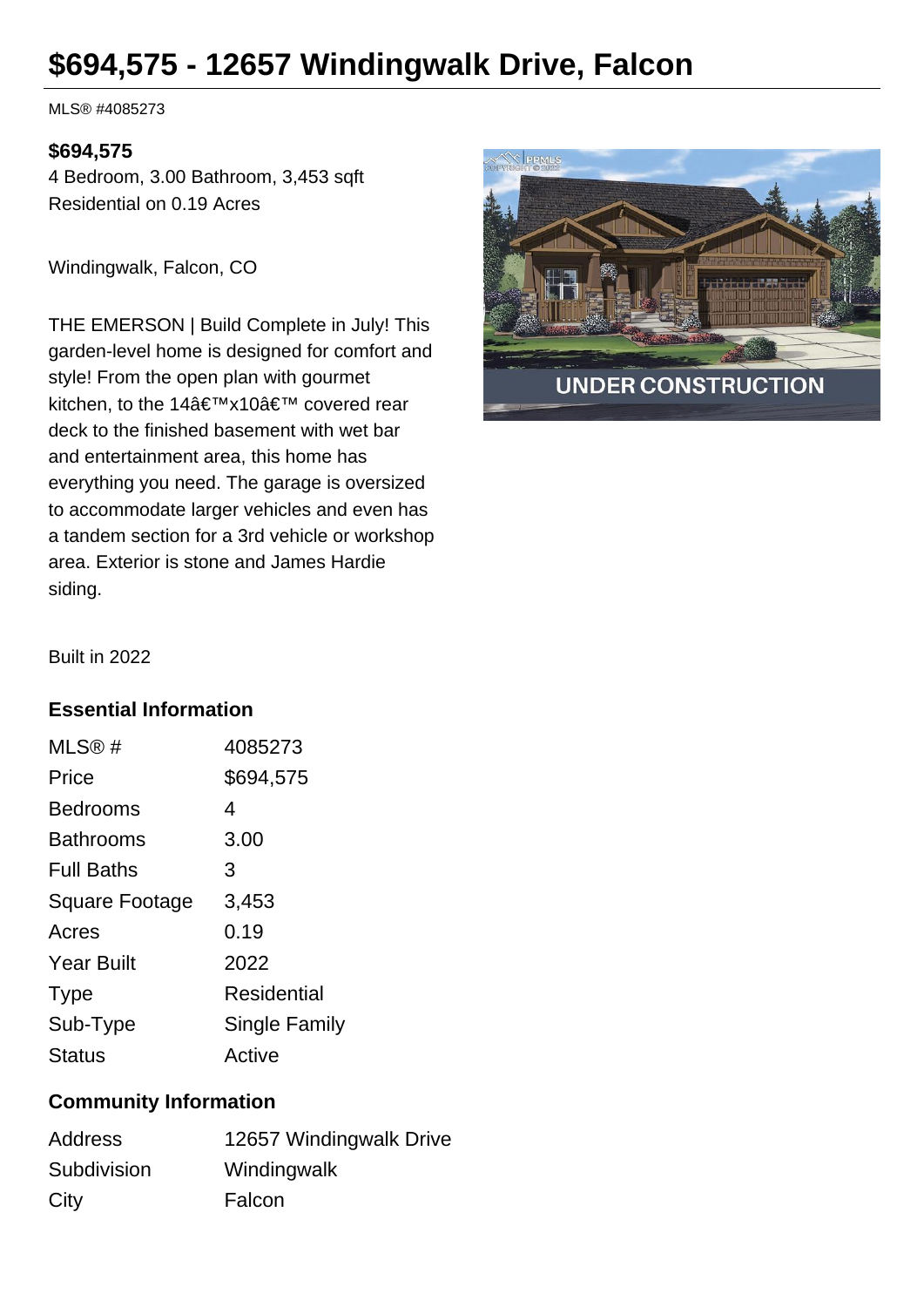| County<br><b>State</b><br>Zip Code<br><b>Amenities</b> | El Paso<br>CO<br>80831                                                                                          |  |
|--------------------------------------------------------|-----------------------------------------------------------------------------------------------------------------|--|
| <b>Amenities</b>                                       | Club House, Green Areas, Playground                                                                             |  |
| <b>Utilities</b><br># of Garages                       | Cable, Electricity, Telephone<br>3                                                                              |  |
| Garages                                                | Oversized, Other                                                                                                |  |
| <b>Interior</b>                                        |                                                                                                                 |  |
| <b>Interior Features</b>                               | 5-Pc Bath                                                                                                       |  |
| Appliances                                             | Dishwasher, Disposal, Double Oven, Gas in Kitchen, Microwave Oven,<br>Range Oven (Gas/Elec), Self Cleaning Oven |  |
| Heating                                                | <b>Forced Air</b>                                                                                               |  |
| Cooling                                                | <b>Central Air</b>                                                                                              |  |
| Fireplace                                              | Yes                                                                                                             |  |
| # of Fireplaces                                        | 1                                                                                                               |  |
| Fireplaces                                             | Gas, Main, One                                                                                                  |  |
| <b>Stories</b>                                         | Ranch                                                                                                           |  |
| <b>Exterior</b>                                        |                                                                                                                 |  |
| <b>Exterior</b>                                        | Stone, Other, See Property Description Remarks                                                                  |  |
| Lot Description                                        | See Prop Desc Remarks                                                                                           |  |
| Roof                                                   | <b>Composite Shingle</b>                                                                                        |  |
| Construction                                           | <b>Under Construction</b>                                                                                       |  |
| Foundation                                             | <b>Garden Level</b>                                                                                             |  |
| <b>School Information</b>                              |                                                                                                                 |  |
| <b>District</b>                                        | 49-Falcon                                                                                                       |  |
| High                                                   | Falcon                                                                                                          |  |

# **Additional Information**

| <b>HOA Fees</b> | 90.00  |
|-----------------|--------|
| HOA Fees Freq.  | Annual |

## **Listing Details**

Listing Office 00004116-Campbell Homes LLC



The real estate listing information and related content displayed on this site is provided